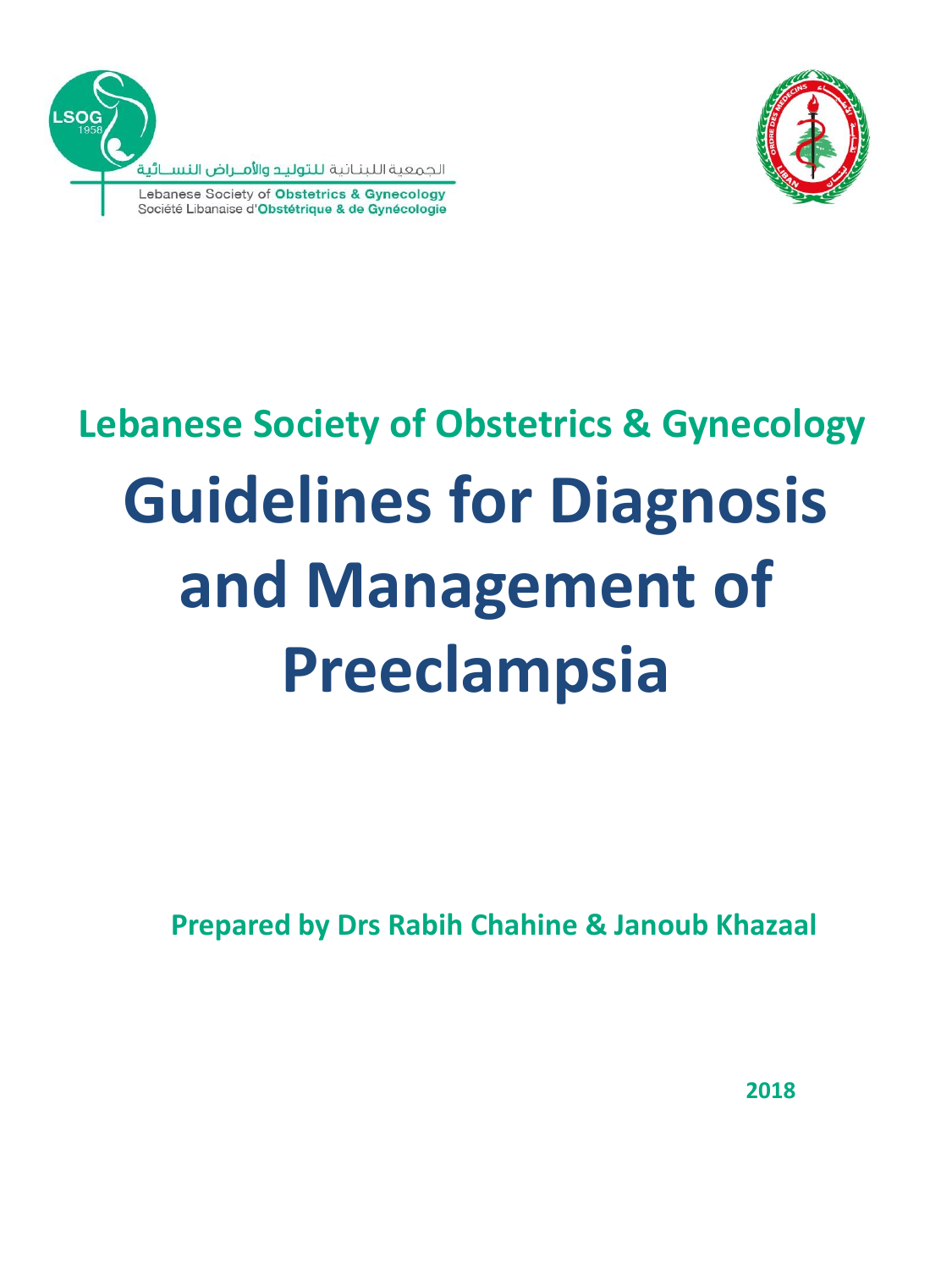## **Definition of preeclampsia**

A pregnant lady, of more than 20 weeks of gestation, with:

- Systolic blood pressure (SBP) **≥ 140** mmHg or Diastolic blood pressure (DBP) **≥ 90** mmHg
- **AND at least ONE of the following:**
	- Proteinuria
		- ≥300 mg per 24 hours urine collection or
		- Protein/creatinine ration ≥0.3 or
		- Dipstick reading ≥1+ (only if other methods are not available)
	- Thrombocytopenia

(platelet count < 100.000/microlit)

- Renal insufficiency (serum creatinine > 1.1 mg/dl)
- Elevated liver enzymes to twice normal levels
- Pulmonary edema
- Cerebral or visual symptoms

## **Epidemiology**

- Incidence: 10% worldwide
- Is a leading cause of maternal and perinatal morbidity and mortality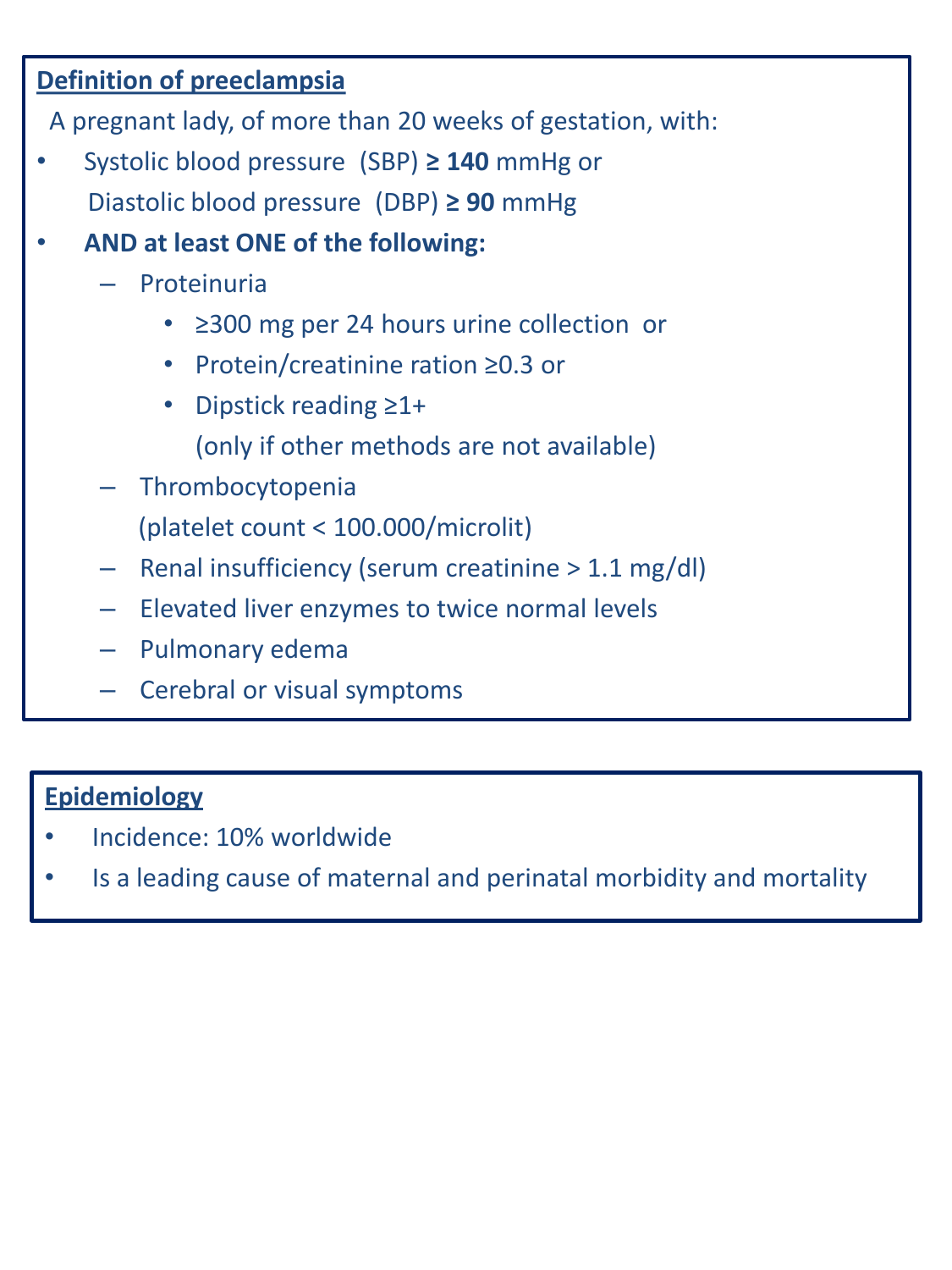## **Initial management**

Ask for **symptoms of severe preeclampsia**:

- Severe persistent right upper quadrant abdominal pain or epigastric pain unresponsive to medications.
- Cerebral or visual disturbances (headache, blurred vision, )

## **Blood pressure monitoring**

| Laboratory tests for:                                                                                                                                          |
|----------------------------------------------------------------------------------------------------------------------------------------------------------------|
| $\cdot$ CBCD                                                                                                                                                   |
| •Creatinine                                                                                                                                                    |
| •Liver enzymes                                                                                                                                                 |
| $\cdot$ LDH                                                                                                                                                    |
| •Urine protein (24 hrs collection or protein/crea ratio)                                                                                                       |
| <b>Biophysical profile</b><br>Obstetrical ultrasound; EFW, AFI / NST                                                                                           |
| Anti-hypertensive drugs if SBP≥160 or DBP≥110<br>Labetalol, Hydralazine, calcium channel blocker,<br>(see following protocols)<br>Target range: 140-150/90-100 |
| <b>MgSO4</b> in case of severe features, till 24 hrs postpartum<br>(see following protocol)                                                                    |

**Bethamethason**e or Dexamethasone

For fetal lung maturity in preterm pregnancies.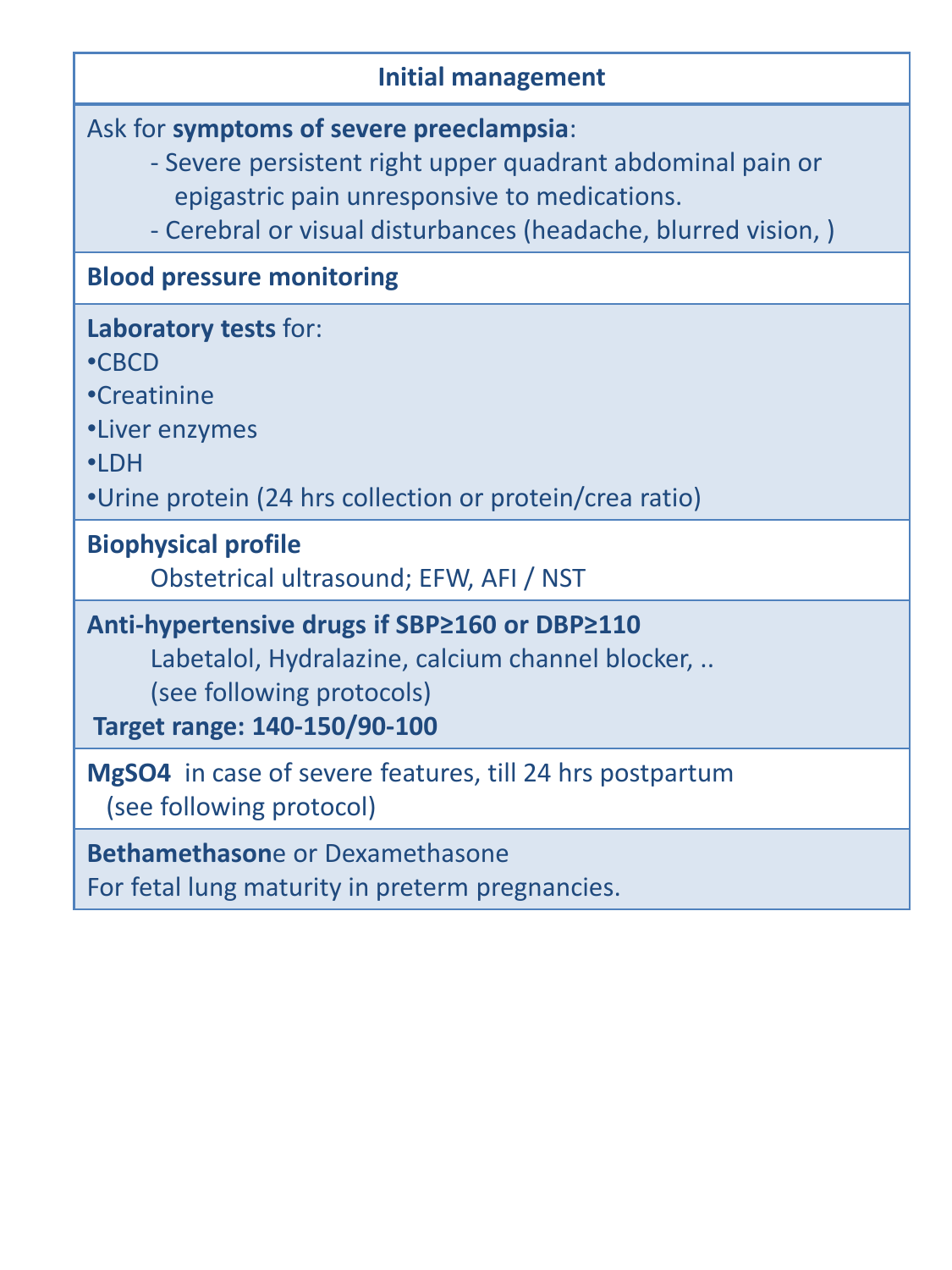| <b>LABETALOL</b>                                                                                                                                                                                                                                                                                                                                                                    | <b>HYDRALAZINE</b>                                                                                                                                                                                               |  |
|-------------------------------------------------------------------------------------------------------------------------------------------------------------------------------------------------------------------------------------------------------------------------------------------------------------------------------------------------------------------------------------|------------------------------------------------------------------------------------------------------------------------------------------------------------------------------------------------------------------|--|
| Labetalol 20mg IV over 2 min                                                                                                                                                                                                                                                                                                                                                        | Hydralazine 5or10 mg IV over 2 min                                                                                                                                                                               |  |
| $\downarrow$                                                                                                                                                                                                                                                                                                                                                                        | $\downarrow$                                                                                                                                                                                                     |  |
| Repeat BP in 10 min<br>If still SBP≥160 or DBP≥110:                                                                                                                                                                                                                                                                                                                                 | Repeat BP in 20 min<br>If still SBP≥160 or DBP≥110:                                                                                                                                                              |  |
| $\downarrow$                                                                                                                                                                                                                                                                                                                                                                        | $\downarrow$                                                                                                                                                                                                     |  |
| Labetalol 40mg IV over 2 min                                                                                                                                                                                                                                                                                                                                                        | Hydralazine 10 mg IV over 2 min                                                                                                                                                                                  |  |
| $\downarrow$                                                                                                                                                                                                                                                                                                                                                                        | $\downarrow$                                                                                                                                                                                                     |  |
| Repeat BP in 10 min<br>If still SBP≥160 or DBP≥110:                                                                                                                                                                                                                                                                                                                                 | Repeat BP in 20 min<br>If still SBP≥160 or DBP≥110:                                                                                                                                                              |  |
| $\downarrow$                                                                                                                                                                                                                                                                                                                                                                        | $\downarrow$                                                                                                                                                                                                     |  |
| Labetalol 80mg IV over 2 min                                                                                                                                                                                                                                                                                                                                                        | Labetalol 20mg IV over 2 min                                                                                                                                                                                     |  |
| $\downarrow$                                                                                                                                                                                                                                                                                                                                                                        | $\downarrow$                                                                                                                                                                                                     |  |
| Repeat BP in 10 min<br>If still SBP≥160 or DBP≥110:                                                                                                                                                                                                                                                                                                                                 | Repeat BP in 10 min<br>If still SBP≥160 or DBP≥110:                                                                                                                                                              |  |
| $\downarrow$                                                                                                                                                                                                                                                                                                                                                                        | $\downarrow$                                                                                                                                                                                                     |  |
| Hydralazine 10mg IV over 2 min                                                                                                                                                                                                                                                                                                                                                      | Labetalol 40mg IV over 2 min<br>And                                                                                                                                                                              |  |
| $\downarrow$                                                                                                                                                                                                                                                                                                                                                                        |                                                                                                                                                                                                                  |  |
| Repeat BP in 20 min<br>If still SBP≥160 or DBP≥110:                                                                                                                                                                                                                                                                                                                                 |                                                                                                                                                                                                                  |  |
| Obtain emergency consultation from MFM specialist, internal medicine, critical<br>care, anesthesiologist,                                                                                                                                                                                                                                                                           |                                                                                                                                                                                                                  |  |
| Give additional antihypertensive medications per specific order                                                                                                                                                                                                                                                                                                                     |                                                                                                                                                                                                                  |  |
| Once BP threshold is obtained, repeat BP<br>Q10 min for 1hr then Q15 min for 1hr then Q30 min for 1hr then Q1 hr for 4hrs                                                                                                                                                                                                                                                           |                                                                                                                                                                                                                  |  |
| <b>Warnings:</b><br>- Hold IV labetalol for maternal pulse < 60 bpm<br>- Maximum cumulative dose of Labetalol<br>should not exceed 220mg per 24 hours.<br>- Avoid IV Labetalol with active asthma, heart<br>diseases, congestive heart failure.<br>- Use with caution with history of asthma.<br>- Institute fetal surveillance if viable.<br>- It may causes neonatal bradycardia. | <b>Warnings:</b><br>- Maximum cumulative dose of Hydralazine<br>should not exceed 25mg per 24 hours.<br>- Hydralazine increases the risk of maternal<br>hypotension.<br>-Institute fetal surveillance if viable. |  |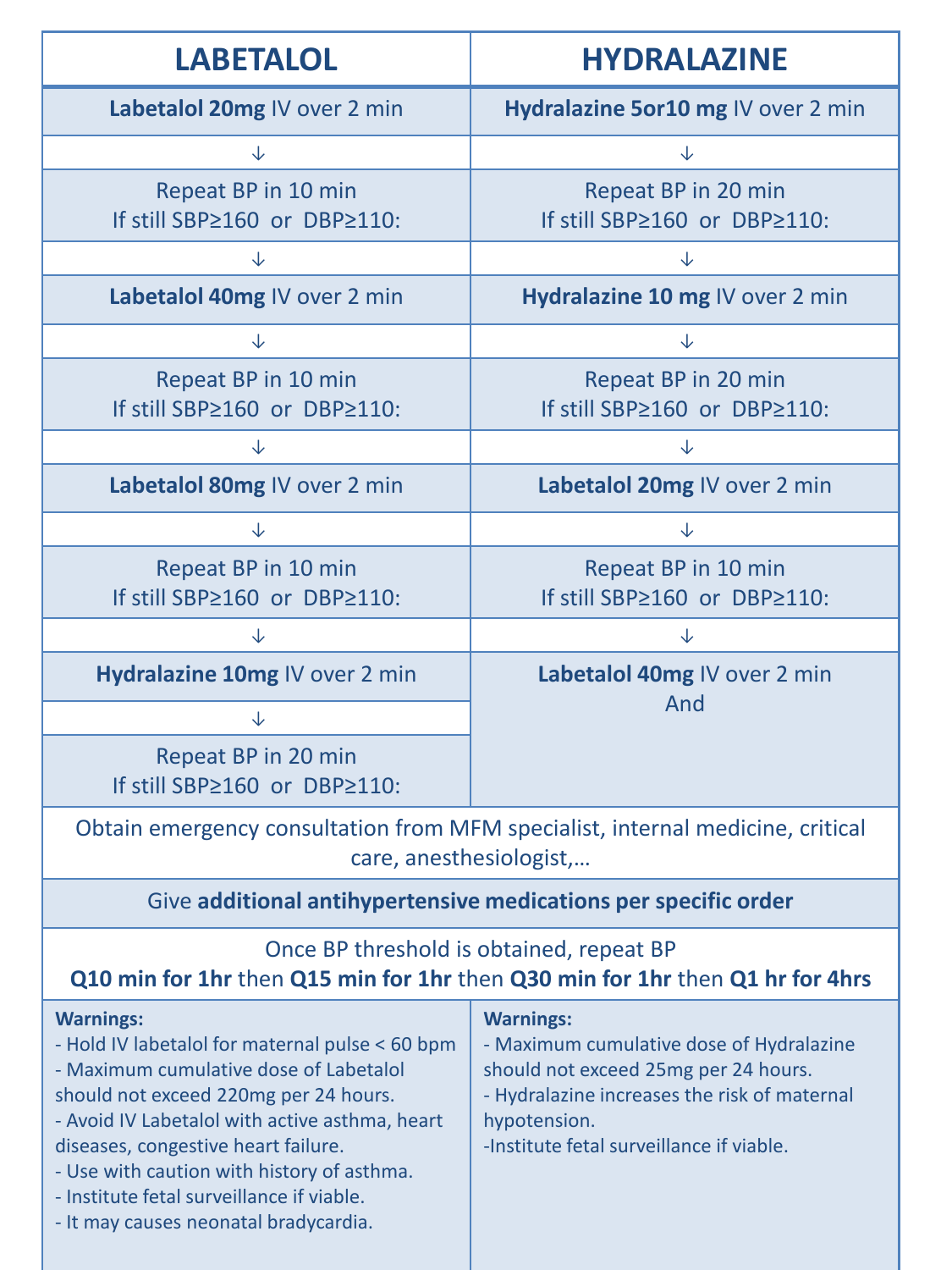| <b>Oral NIFEDIPINE</b>                                                                                                                                                                                                                                                                                                                                                       |  |  |
|------------------------------------------------------------------------------------------------------------------------------------------------------------------------------------------------------------------------------------------------------------------------------------------------------------------------------------------------------------------------------|--|--|
| <b>Nifedipine 10mg PO</b>                                                                                                                                                                                                                                                                                                                                                    |  |  |
| ↓                                                                                                                                                                                                                                                                                                                                                                            |  |  |
| Repeat BP in 20 min<br>If still SBP≥160 or DBP≥110:                                                                                                                                                                                                                                                                                                                          |  |  |
| $\downarrow$                                                                                                                                                                                                                                                                                                                                                                 |  |  |
| <b>Nifedipine 20mg PO</b>                                                                                                                                                                                                                                                                                                                                                    |  |  |
| ↓                                                                                                                                                                                                                                                                                                                                                                            |  |  |
| Repeat BP in 20 min<br>If still SBP≥160 or DBP≥110:                                                                                                                                                                                                                                                                                                                          |  |  |
| ↓                                                                                                                                                                                                                                                                                                                                                                            |  |  |
| <b>Nifedipine 20mg PO</b>                                                                                                                                                                                                                                                                                                                                                    |  |  |
| ↓                                                                                                                                                                                                                                                                                                                                                                            |  |  |
| Repeat BP in 10 min<br>If still SBP≥160 or DBP≥110:                                                                                                                                                                                                                                                                                                                          |  |  |
| ↓                                                                                                                                                                                                                                                                                                                                                                            |  |  |
| Labetalol 40mg IV over 2 min                                                                                                                                                                                                                                                                                                                                                 |  |  |
| Obtain emergency consultation from MFM specialist, internal medicine, critical care,<br>anesthesiologist,                                                                                                                                                                                                                                                                    |  |  |
| Give additional antihypertensive medications per specific order                                                                                                                                                                                                                                                                                                              |  |  |
| Once BP Threshold is obtained, repeat BP<br>Q10 min for 1hr then Q15 min for 1hr then Q30 min for 1hr then Q1 hr for 4hrs                                                                                                                                                                                                                                                    |  |  |
| <b>Warnings:</b><br>- Capsules should be administered orally and not punctured or otherwise administered sublingually.<br>- Oral Nifedipine has been associated with an increase in maternal heart rate and may overshoot<br>hypotension.<br>- Avoid IV Labetalol with active asthma, heart diseases, congestive heart failure.<br>- Institute fetal surveillance if viable. |  |  |

## **MAGNESIUM SULFATE**

**Loading dose:** 4-6g IV bolus in 100 ml over 20 min then **Maintenance dose**: 2gIV/hour till 24 hours postpartum If no IV access for loading dose: 10g 50% solution IM (5g in each buttock)

Contraindications: Pulmonary edema, renal failure, Myasthenia gravis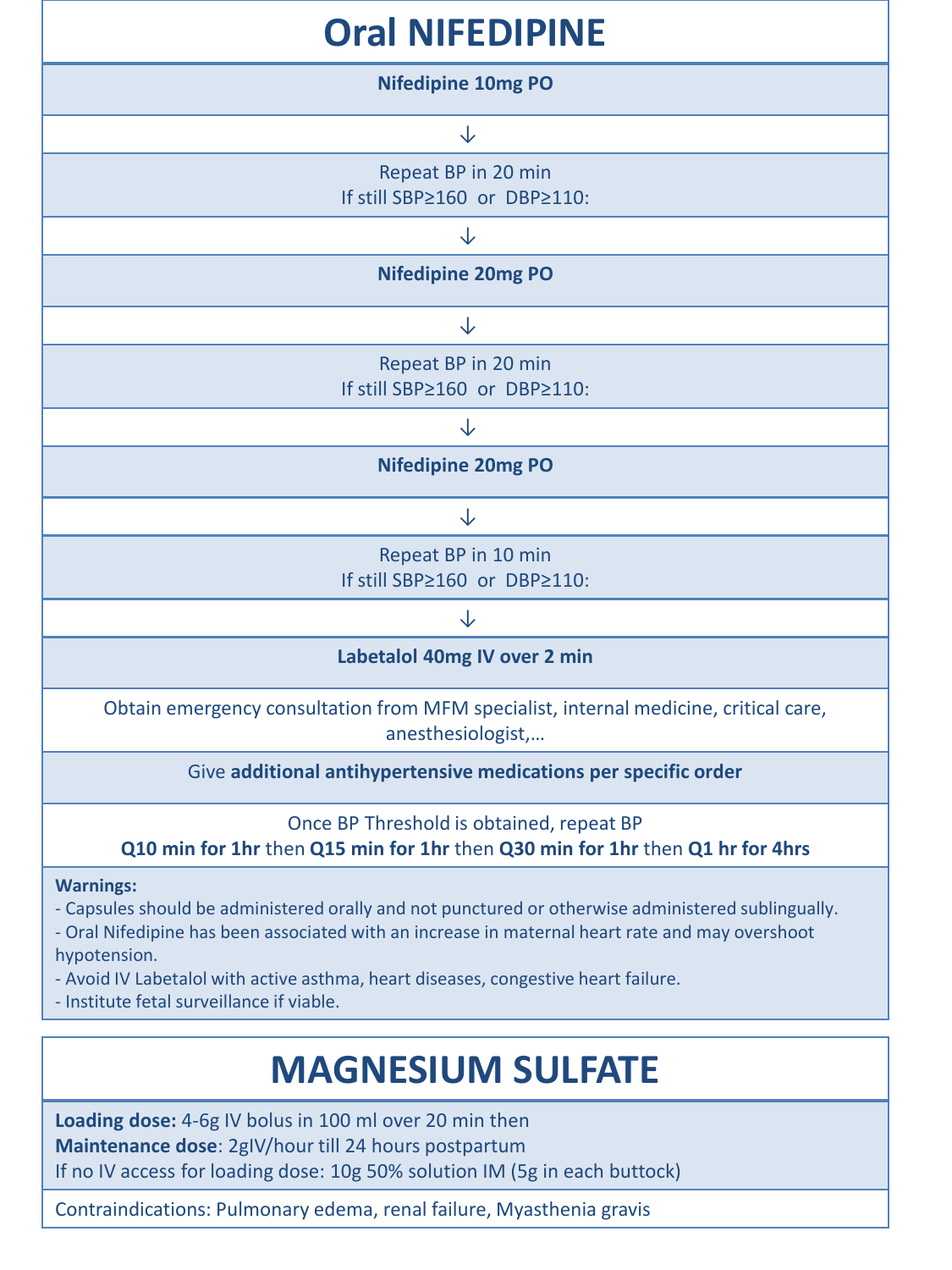## **Admit for termination of pregnancy, in case of:**

- **37 weeks or more**
- **Presence of severe features of preeclampsia**:
	- $SBP \geq 160$  mmHg or DBP  $\geq 110$  mmHg on 2 occasions at least 4 hours apart.
	- Thrombocytopenia (platelet count < 100.000/micoliter)
	- Elevated liver enzymes to twice normal levels
	- Severe persistent right upper quadrant abdominal pain or epigastric pain unresponsive to medications.
	- Progressive renal insufficiency
		- (serum creatinine > 1.1 mg/dl or doubling)
	- Pulmonary edema
	- New onset cerebral or visual disturbances
- **Eclampsia**
- **Suspected abruption**
- **34 weeks or more PLUS any of the following:**
	- True labor or Rupture of membranes
	- Estimated fetal weight <5<sup>th</sup> percentile
	- Oligohydramnios (persistent AFI <5 cm)
	- Persistent Biophysical profile 6/10 or less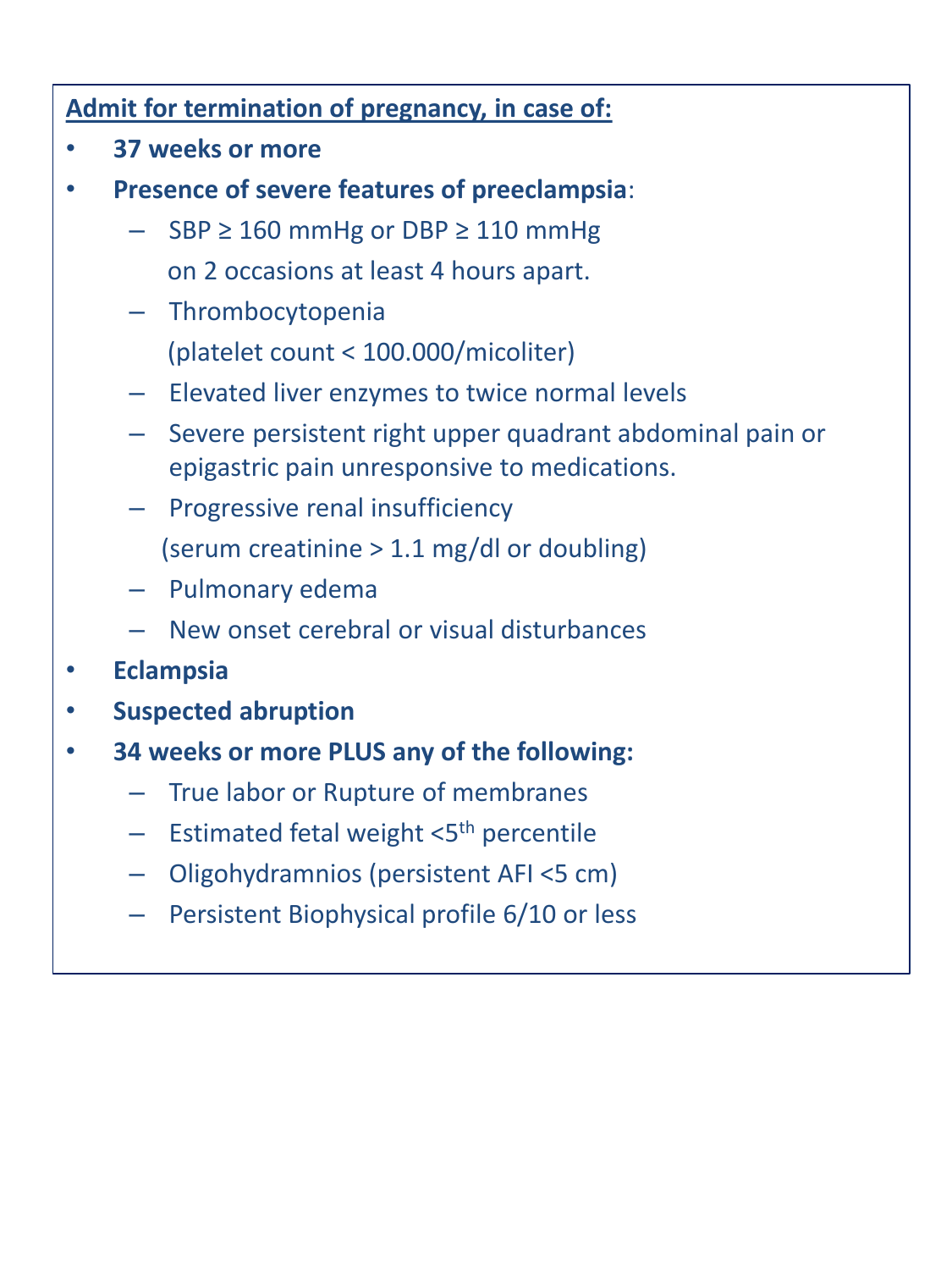## **Management of mild gestational hypertension or preeclampsia without severe features.**

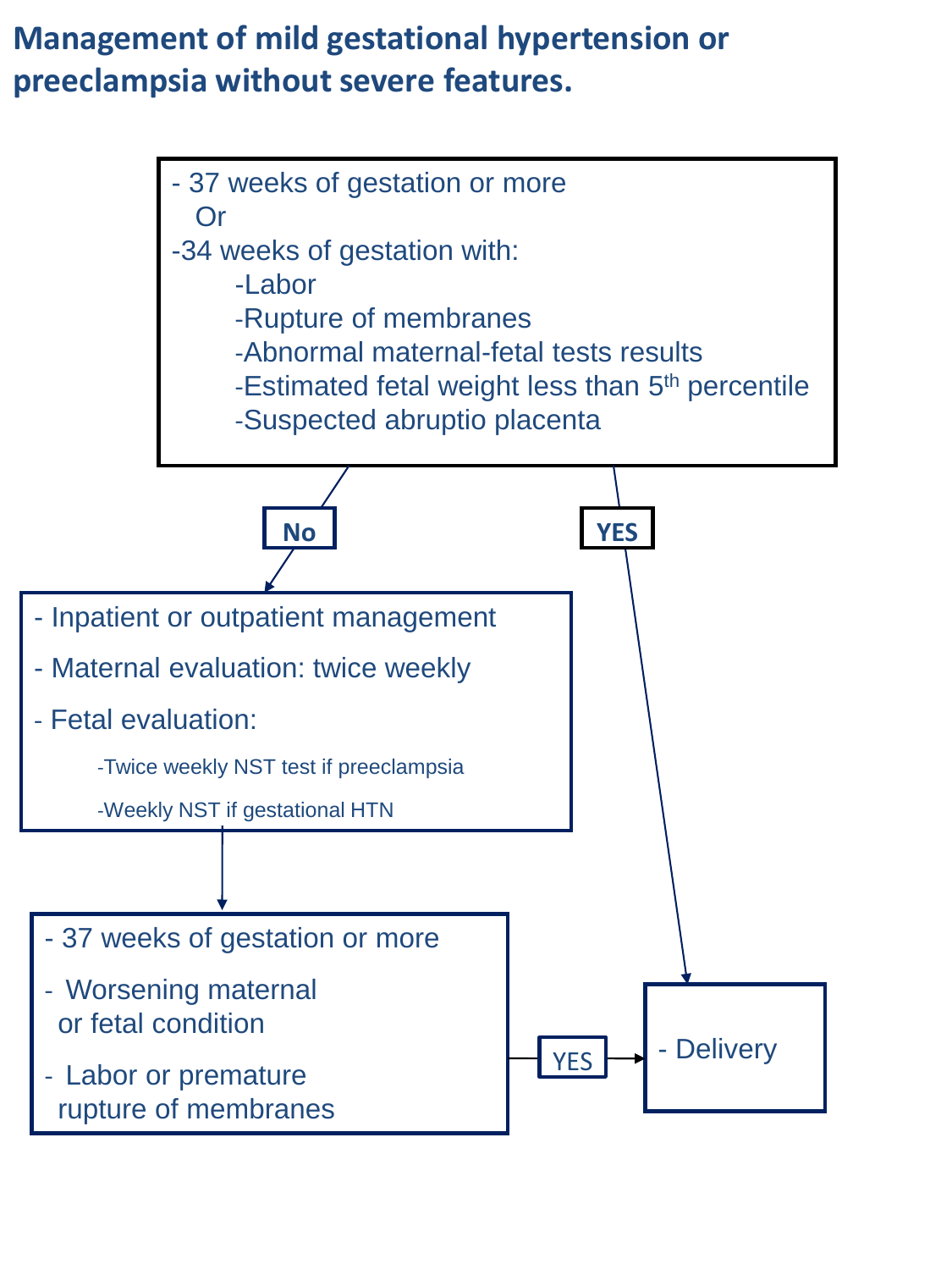## **Management of severe preeclampsia at less than 34 weeks**